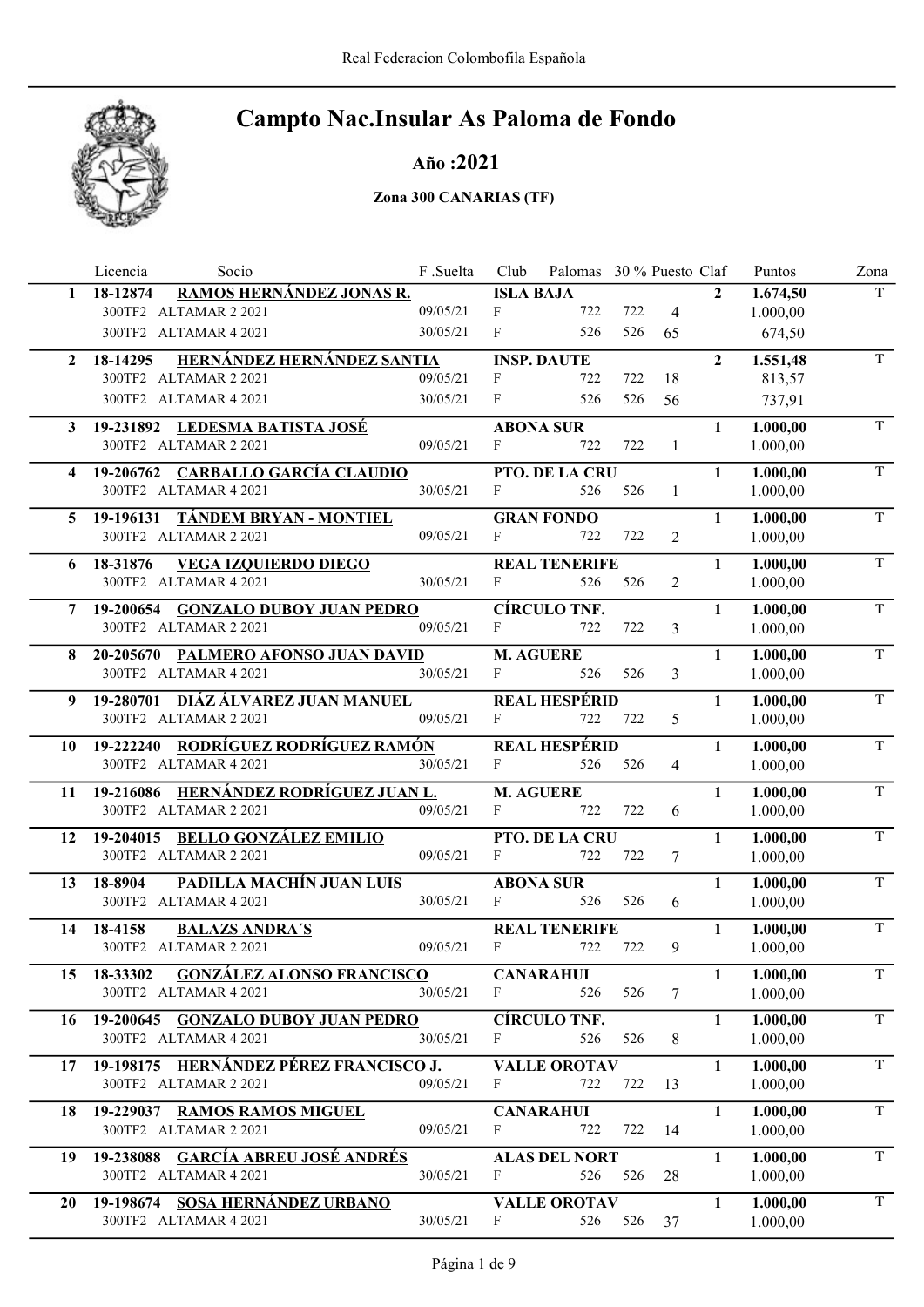

Año :2021

|    | Licencia<br>Socio                                           | F.Suelta |                  | Club Palomas 30 % Puesto Claf |     |        |              | Puntos           | Zona        |
|----|-------------------------------------------------------------|----------|------------------|-------------------------------|-----|--------|--------------|------------------|-------------|
|    | 21 20-204614 FUENTES PÉREZ JOSÉ JUAN                        |          |                  | <b>GRAN FONDO</b>             |     |        | $\mathbf{1}$ | 1.000,00         | T.          |
|    | 300TF2 ALTAMAR 4 2021                                       | 30/05/21 | F                | 526                           |     | 526 50 |              | 1.000,00         |             |
|    | 22 19-213194 RODRÍGUEZ HERRERA GUSTAVO                      |          | <b>ADEXE</b>     |                               |     |        | $\mathbf{1}$ | 1.000,00         | $\mathbf T$ |
|    | 300TF2 ALTAMAR 4 2021                                       | 30/05/21 | F                | 526                           | 526 | 60     |              | 1.000,00         |             |
| 23 | 20-205627 BRITO SÁNCHEZ ELIÁN                               |          | <b>M. AGUERE</b> |                               |     |        | $\mathbf{1}$ | 997,00           | T.          |
|    | 300TF2 ALTAMAR 4 2021                                       | 30/05/21 | F                | 526                           | 526 | 5      |              | 997,00           |             |
|    | 24 19-207392 FRANCISCO LORENZO MAXIMINO                     |          |                  | <b>REAL TENERIFE</b>          |     |        | $\mathbf{1}$ | 987,10           | T           |
|    | 300TF2 ALTAMAR 2 2021                                       | 09/05/21 | $\mathbf{F}$     | 722                           | 722 | -10    |              | 987,10           |             |
|    | <b>GONZÁLEZ LUIS PABLO</b><br>25 18-15683                   |          |                  | <b>VALLE OROTAV</b>           |     |        | $\mathbf{1}$ | 982,11           | T.          |
|    | 300TF2 ALTAMAR 4 2021                                       | 30/05/21 | F                | 526                           | 526 | 40     |              | 982,11           |             |
|    | 26 20-206142 ALONSO RODRÍGUEZ SIMEI                         |          | <b>M. AGUERE</b> |                               |     |        | $\mathbf{1}$ | 973,77           | T           |
|    | 300TF2 ALTAMAR 4 2021                                       | 30/05/21 | $F$ and $F$      | 526                           | 526 | - 10   |              | 973,77           |             |
|    | <b>GALVÁN LÓPEZ GUILLERMO</b><br>27 17-53092                |          | <b>M. AGUERE</b> |                               |     |        | $\mathbf{1}$ | 959,40           | T           |
|    | 300TF2 ALTAMAR 4 2021                                       | 30/05/21 | $F \sim 1$       | 526                           | 526 | -13    |              | 959,40           |             |
|    |                                                             |          |                  |                               |     |        |              |                  |             |
|    | 28 20-221512 CONCEPCIÓN NUÑEZ JUAN<br>300TF2 ALTAMAR 4 2021 | 30/05/21 | F                | <b>CANARAHUI</b><br>526       | 526 | - 16   | $\mathbf{1}$ | 927,09<br>927,09 | $\mathbf T$ |
|    |                                                             |          |                  |                               |     |        |              |                  |             |
|    | 29 19-231867 LEDESMA BATISTA JOSÉ                           |          |                  | <b>ABONA SUR</b>              |     |        | $\mathbf{1}$ | 926,11           | T.          |
|    | 300TF2 ALTAMAR 4 2021                                       | 30/05/21 | $F \sim 1$       | 526                           | 526 | 15     |              | 926,11           |             |
|    | 30 19-217467 GALVÁN LÓPEZ GUILLERMO                         |          | <b>M. AGUERE</b> |                               |     |        | $\mathbf{1}$ | 923,28           | T           |
|    | 300TF2 ALTAMAR 2 2021                                       | 09/05/21 | $F \sim$         | 722                           | 722 | 12     |              | 923,28           |             |
|    | 31 20-207319 ARENCIBIA MENDOZA J. JOSUÉ                     |          | <b>M. AGUERE</b> |                               |     |        | $\mathbf{1}$ | 923,08           | T           |
|    | 300TF2 ALTAMAR 4 2021                                       | 30/05/21 | $F \sim 1$       | 526                           | 526 | 14     |              | 923,08           |             |
|    | 32 19-229127 MORENO GUTIÉRREZ JUAN P.                       |          |                  | <b>CANARAHUI</b>              |     |        | $\mathbf{1}$ | 921,03           | T           |
|    | 300TF2 ALTAMAR 2 2021                                       | 09/05/21 | F                | 722                           | 722 | 16     |              | 921,03           |             |
|    | 33 19-201366 GONZÁLEZ VARGAS MARIO FCO.                     |          |                  | <b>CÍRCULO TNF.</b>           |     |        | $\mathbf{1}$ | 916,26           | T           |
|    | 300TF2 ALTAMAR 4 2021                                       | 30/05/21 | F                | 526                           | 526 | 18     |              | 916,26           |             |
|    | 34 19-230609 MORA MEDINA JUAN                               |          | <b>ADEXE</b>     |                               |     |        | $\mathbf{1}$ | 908,10           | T.          |
|    | 300TF2 ALTAMAR 4 2021                                       | 30/05/21 | $\mathbf{F}$     | 526                           | 526 | 79     |              | 908,10           |             |
| 35 | 20-199471 RAMOS DELGADO MARCOS ANTON                        |          |                  | <b>CÍRCULO TNF.</b>           |     |        | $\mathbf{1}$ | 905,88           | $\mathbf T$ |
|    | 300TF2 ALTAMAR 2 2021                                       | 09/05/21 | F                | 722                           | 722 | 11     |              | 905,88           |             |
|    | 36 19-222588 ABAD ABAD MIGUEL ANGEL                         |          |                  | <b>REAL TENERIFE</b>          |     |        | $\mathbf{1}$ | 893,00           | T.          |
|    | 300TF2 ALTAMAR 4 2021                                       | 30/05/21 | F                | 526                           |     | 526 12 |              | 893,00           |             |
|    | 37 19-246744 PÉREZ AFONSO IGNACIO MANUEL                    |          |                  | <b>GRAN FONDO</b>             |     |        | $\mathbf{1}$ | 875,55           | T           |
|    | 300TF2 ALTAMAR 4 2021                                       | 30/05/21 | F                | 526                           | 526 | 59     |              | 875,55           |             |
|    | 20-217796 GARCÍA HERNÁNDEZ CRISTIAN                         |          |                  | PTO. DE LA CRU                |     |        | $\mathbf{1}$ | 870,11           | T           |
| 38 | 300TF2 ALTAMAR 4 2021                                       | 30/05/21 | F                | 526                           | 526 | 9      |              | 870,11           |             |
|    |                                                             |          |                  |                               |     |        |              |                  |             |
| 39 | PÉREZ HERNÁNDEZ DOMINGO<br>18-2850<br>300TF2 ALTAMAR 2 2021 | 09/05/21 | F                | <b>REAL TENERIFE</b><br>722   | 722 |        | $\mathbf{1}$ | 861,58<br>861,58 | T.          |
|    |                                                             |          |                  |                               |     | 17     |              |                  |             |
| 40 | <b>GROSSO GONZÁLEZ SERGIO</b><br>18-36812                   |          |                  | <b>REAL HESPÉRID</b>          |     |        | $\mathbf{1}$ | 857,76           | T           |
|    | 300TF2 ALTAMAR 4 2021                                       | 30/05/21 | F                | 526                           | 526 | 24     |              | 857,76           |             |
| 41 | 20-194661 PEÑA MELIÁN ANTONIO RAMÓN                         |          |                  | <b>REAL HESPÉRID</b>          |     |        | $\mathbf{1}$ | 855,34           | T.          |
|    | 300TF2 ALTAMAR 4 2021                                       | 30/05/21 | $\mathbf{F}$     | 526                           | 526 | 25     |              | 855,34           |             |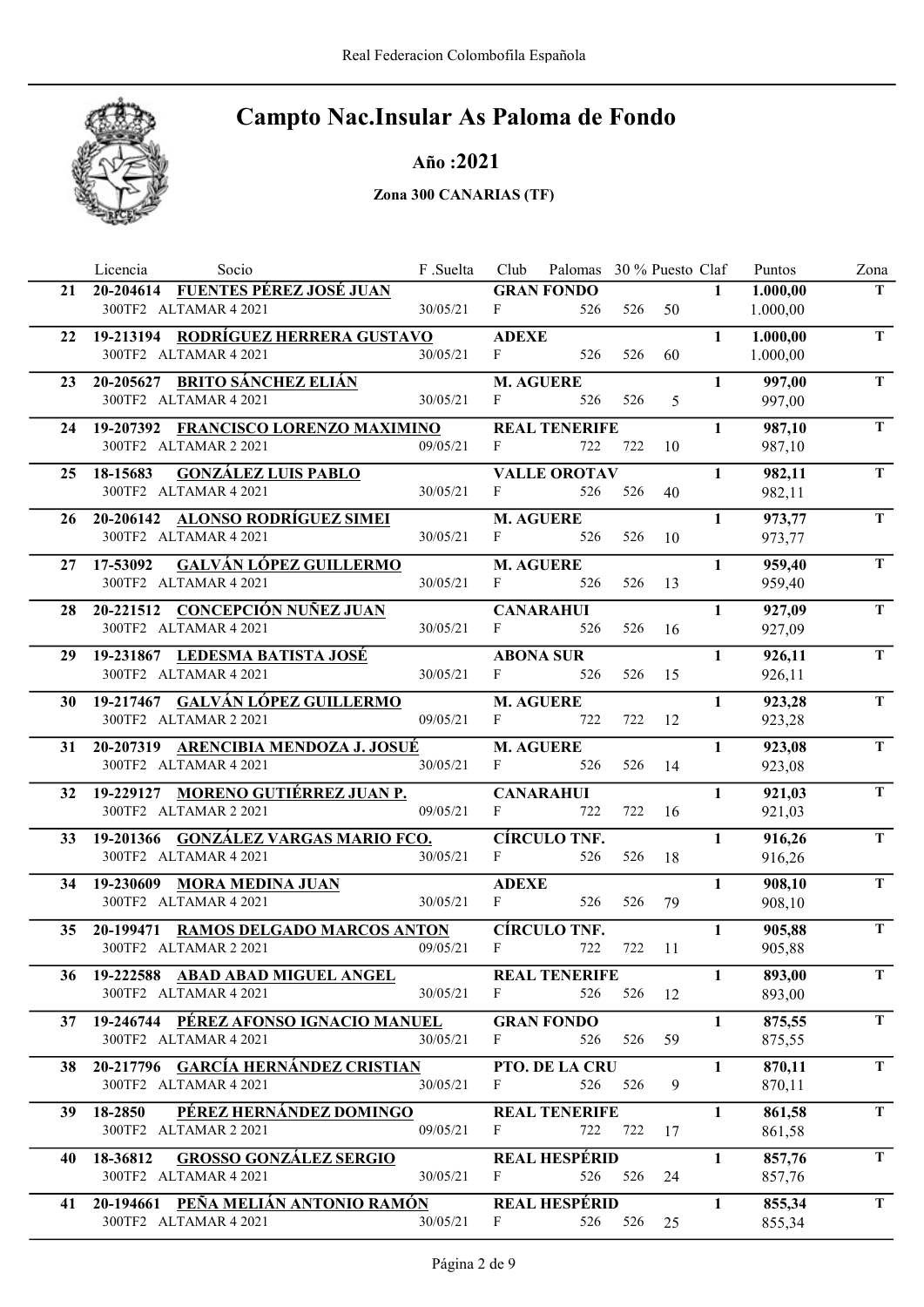

Año :2021

|    | Socio<br>Licencia                                              | F .Suelta | Club                  | Palomas 30 % Puesto Claf |         |    |              | Puntos           | Zona        |
|----|----------------------------------------------------------------|-----------|-----------------------|--------------------------|---------|----|--------------|------------------|-------------|
| 42 | 20-216731 MESA DÍAZ ANTONIO                                    |           |                       | PTO. DE LA CRU           |         |    | $\mathbf{1}$ | 854,97           | T.          |
|    | 300TF2 ALTAMAR 4 2021                                          | 30/05/21  | F                     | 526                      | 526 11  |    |              | 854,97           |             |
| 43 | <b>CABEZA SANTOS JUAN MANUEL</b><br>18-20880                   |           |                       | <b>REAL HESPÉRID</b>     |         |    | $\mathbf{1}$ | 854,33           | $\mathbf T$ |
|    | 300TF2 ALTAMAR 4 2021                                          | 30/05/21  | $\mathbf{F}$          | 526                      | 526     | 26 |              | 854,33           |             |
| 44 | 20-194426 CABEZA SANTOS JUAN MANUEL                            |           |                       | <b>REAL HESPÉRID</b>     |         |    | $\mathbf{1}$ | 851,65           | T.          |
|    | 300TF2 ALTAMAR 2 2021                                          | 09/05/21  | F                     | 722                      | 722     | 15 |              | 851,65           |             |
|    | 45 20-211892 SANTOS GONZÁLEZ JESÚS DONATO                      |           | <b>ADEXE</b>          |                          |         |    | $\mathbf{1}$ | 846,65           | T           |
|    | 300TF2 ALTAMAR 4 2021                                          | 30/05/21  | $\mathbf{F}$          | 526                      | 526     | 94 |              | 846,65           |             |
|    | 46 19-207776 MARTÍN GARCÍA JOSÉ M.                             |           |                       | <b>REAL TENERIFE</b>     |         |    | $\mathbf{1}$ | 832,52           | T.          |
|    | 300TF2 ALTAMAR 4 2021                                          | 30/05/21  | F                     | 526                      | 526     | 20 |              | 832,52           |             |
|    | HERRERA HERNÁNDEZ ARMANDO<br>47 18-24710                       |           |                       | <b>REAL TENERIFE</b>     |         |    | $\mathbf{1}$ | 831,30           | T.          |
|    | 300TF2 ALTAMAR 4 2021                                          | 30/05/21  | F                     | 526                      | 526     | 21 |              | 831,30           |             |
| 48 | 19-202047 AFONSO AFONSO ÁNGEL                                  |           |                       | <b>CÍRCULO TNF.</b>      |         |    | $\mathbf{1}$ | 828,90           | T.          |
|    | 300TF2 ALTAMAR 4 2021                                          | 30/05/21  | F                     | 526                      | 526     | 29 |              | 828,90           |             |
|    |                                                                |           |                       |                          |         |    |              |                  |             |
| 49 | 20-213198 RODRÍGUEZ HERRERA GUSTAVO<br>300TF2 ALTAMAR 4 2021   | 30/05/21  | <b>ADEXE</b><br>F     | 526                      | 526 100 |    | $\mathbf{1}$ | 826,23<br>826,23 | $\mathbf T$ |
|    |                                                                |           |                       |                          |         |    |              |                  |             |
| 50 | PÉREZ HERNÁNDEZ DOMINGO<br>18-2866<br>300TF2 ALTAMAR 4 2021    |           |                       | <b>REAL TENERIFE</b>     |         |    | $\mathbf{1}$ | 824,22           | $\mathbf T$ |
|    |                                                                | 30/05/21  | F                     | 526                      | 526     | 22 |              | 824,22           |             |
|    | PÉREZ HERNÁNDEZ DOMINGO<br>51 18-2867                          |           |                       | <b>REAL TENERIFE</b>     |         |    | $\mathbf{1}$ | 819,22           | $\mathbf T$ |
|    | 300TF2 ALTAMAR 4 2021                                          | 30/05/21  | F                     | 526                      | 526     | 23 |              | 819,22           |             |
|    | 52 18-15648 HERNÁNDEZ RODRÍGUEZ JUAN J.                        |           |                       | <b>VALLE OROTAV</b>      |         |    | $\mathbf{1}$ | 815,13           | T.          |
|    | 300TF2 ALTAMAR 2 2021                                          | 09/05/21  | F                     | 722                      | 722     | 23 |              | 815,13           |             |
| 53 | 19-215674 MARRERO TEJERA FRANCISCO                             |           | <b>M. AGUERE</b>      |                          |         |    | $\mathbf{1}$ | 811,73           | T.          |
|    | 300TF2 ALTAMAR 4 2021                                          | 30/05/21  | F                     | 526                      | 526     | 30 |              | 811,73           |             |
|    | 54 19-197621 GONZÁLEZ REMÓN ISIDRO                             |           |                       | <b>CANARAHUI</b>         |         |    | $\mathbf{1}$ | 809,91           | T           |
|    | 300TF2 ALTAMAR 4 2021                                          | 30/05/21  | $\mathbf{F}$          | 526                      | 526     | 32 |              | 809,91           |             |
|    | 55 19-206298 BAEZA LÓPEZ JOSÉ N.                               |           |                       | PTO. DE LA CRU           |         |    | $\mathbf{1}$ | 806,96           | T.          |
|    | 300TF2 ALTAMAR 4 2021                                          | 30/05/21  | F                     | 526                      | 526     | 17 |              | 806,96           |             |
| 56 | 19-229392 REYES PÉREZ ELÍAS P.                                 |           |                       | <b>CANARAHUI</b>         |         |    | $\mathbf{1}$ | 806,16           | $\mathbf T$ |
|    | 300TF2 ALTAMAR 4 2021                                          | 30/05/21  | F                     | 526                      | 526     | 33 |              | 806,16           |             |
|    | 57 20-206726 ESTÉVEZ DÍAZ PEDRO                                |           |                       | <b>M. AGUERE</b>         |         |    | $\mathbf{1}$ | 798,46           | T           |
|    | 300TF2 ALTAMAR 2 2021                                          | 09/05/21  | $\mathbf{F}$          | 722                      | 722     | 19 |              | 798,46           |             |
| 58 | <b>MARTÍN GARCÍA ROBERTO</b><br>18-10668                       |           |                       | PTO. DE LA CRU           |         |    | $\mathbf{1}$ | 796,74           | T           |
|    | 300TF2 ALTAMAR 4 2021                                          | 30/05/21  | F                     | 526                      | 526     | 19 |              | 796,74           |             |
|    |                                                                |           |                       |                          |         |    |              |                  | T           |
| 59 | 19-234297 MARTÍN ACEVEDO FCO. ENRIQUE<br>300TF2 ALTAMAR 2 2021 | 09/05/21  | <b>ISLA BAJA</b><br>F | 722                      | 722     | 20 | $\mathbf{1}$ | 790,89<br>790,89 |             |
|    |                                                                |           |                       |                          |         |    |              |                  |             |
| 60 | <b>TÁNDEM ARMAS</b><br>17-38682                                |           |                       | <b>GRAN FONDO</b>        |         |    | $\mathbf{1}$ | 783,54           | T           |
|    | 300TF2 ALTAMAR 4 2021                                          | 30/05/21  | F                     | 526                      | 526     | 78 |              | 783,54           |             |
| 61 | 19-205044 RODRÍGUEZ ZARZA PEDRO JOSÉ                           |           |                       | PTO. DE LA CRU           |         |    | 1            | 774,25           | T.          |
|    | 300TF2 ALTAMAR 2 2021                                          | 09/05/21  | F                     | 722                      | 722     | 21 |              | 774,25           |             |
| 62 | 19-196326 GÓMEZ BAUTE VICTOR D.                                |           |                       | <b>GRAN FONDO</b>        |         |    | $\mathbf{1}$ | 773,59           | T.          |
|    | 300TF2 ALTAMAR 4 2021                                          | 30/05/21  | F                     | 526                      | 526     | 80 |              | 773,59           |             |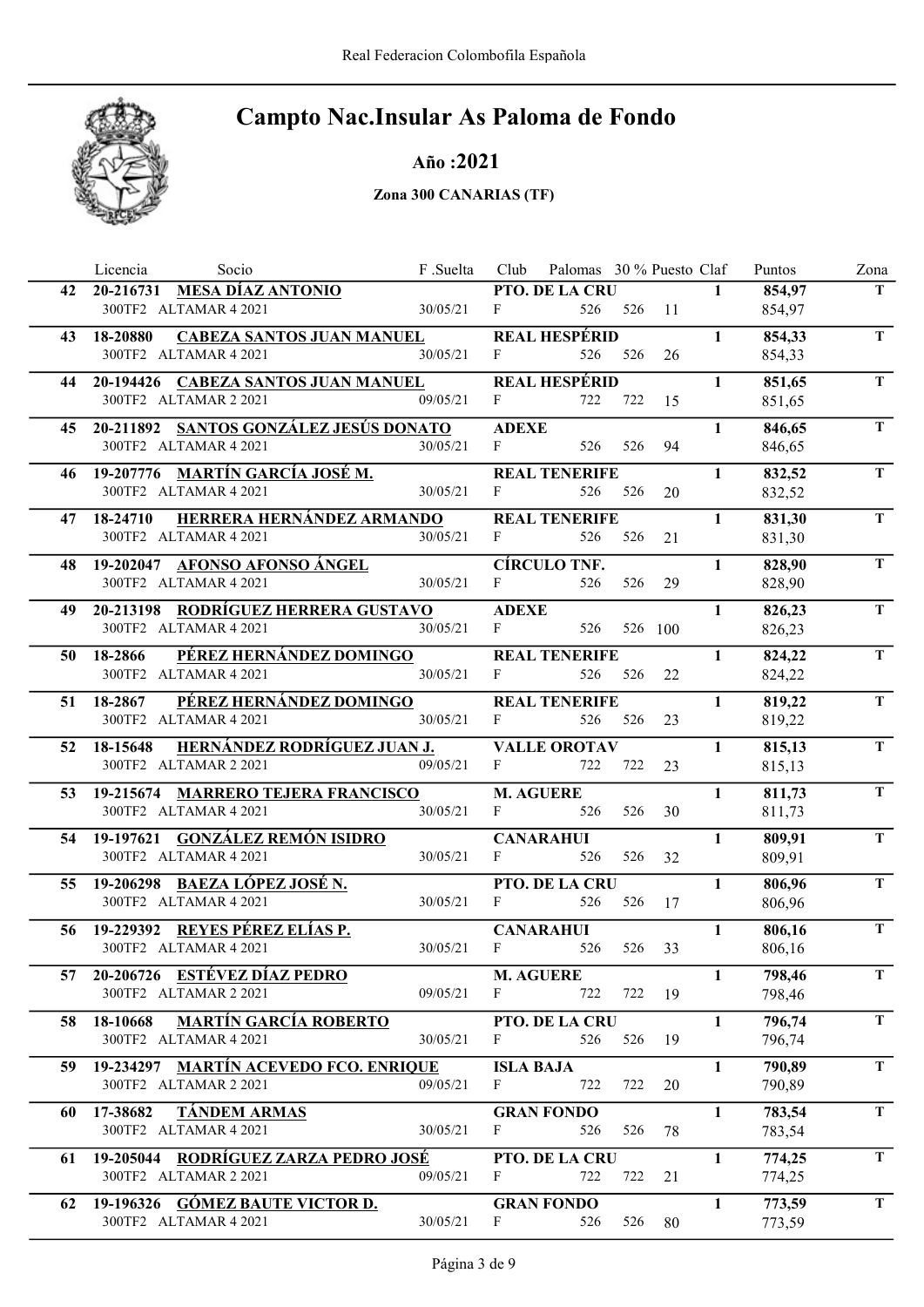

#### Año :2021

|    | Licencia<br>Socio                                              | F .Suelta |                  | Club Palomas 30 % Puesto Claf |         |    |              | Puntos           | Zona        |
|----|----------------------------------------------------------------|-----------|------------------|-------------------------------|---------|----|--------------|------------------|-------------|
| 63 | 19-202529 GOYA RODRÍGUEZ FCO. JAVIER                           |           |                  | <b>CÍRCULO TNF.</b>           |         |    | $\mathbf{1}$ | 772,51           | T.          |
|    | 300TF2 ALTAMAR 4 2021                                          | 30/05/21  | F                | 526                           | 526     | 36 |              | 772,51           |             |
| 64 | <b>GARCÍA ORAMAS NICOLÁS</b><br>18-5591                        |           |                  | <b>ABONA SUR</b>              |         |    | $\mathbf{1}$ | 768,90           | $\mathbf T$ |
|    | 300TF2 ALTAMAR 2 2021                                          | 09/05/21  | $\mathbf{F}$     | 722                           | 722     | 8  |              | 768,90           |             |
|    | 65 19-234892 PALENZUELA ARMAS FCO. JAVIER                      |           | <b>ISLA BAJA</b> |                               |         |    | $\mathbf{1}$ | 754,17           | T.          |
|    | 300TF2 ALTAMAR 2 2021                                          | 09/05/21  | F                | 722                           | 722     | 22 |              | 754,17           |             |
|    | 66 20-218731 MACHADO DUQUE FERNANDO                            |           |                  | PTO. DE LA CRU                |         |    | $\mathbf{1}$ | 751,28           | T           |
|    | 300TF2 ALTAMAR 4 2021                                          | 30/05/21  | $\mathbf{F}$     | 526                           | 526     | 27 |              | 751,28           |             |
|    | 67 20-231071 CLEMENTE PÉREZ MANUEL                             |           |                  | <b>REAL TENERIFE</b>          |         |    | $\mathbf{1}$ | 747,35           | T.          |
|    | 300TF2 ALTAMAR 4 2021                                          | 30/05/21  | F                | 526                           | 526     | 31 |              | 747,35           |             |
| 68 | <b>CABRERA BETHANCORT EUFEMIO</b><br>18-26445                  |           |                  | <b>CÍRCULO TNF.</b>           |         |    | $\mathbf{1}$ | 745,94           | T           |
|    | 300TF2 ALTAMAR 4 2021                                          | 30/05/21  | $F \sim 1$       | 526                           | 526     | 41 |              | 745,94           |             |
| 69 | 20-235449 SOSA HERNÁNDEZ URBANO                                |           |                  | <b>VALLE OROTAV</b>           |         |    | $\mathbf{1}$ | 745,48           | T           |
|    | 300TF2 ALTAMAR 4 2021                                          | 30/05/21  | $\mathbf{F}$     | 526                           | 526     | 66 |              | 745,48           |             |
|    |                                                                |           |                  |                               |         |    |              |                  | $\mathbf T$ |
| 70 | 19-197286 PÉREZ AFONSO IGNACIO MANUEL<br>300TF2 ALTAMAR 4 2021 | 30/05/21  | F                | <b>GRAN FONDO</b><br>526      | 526     | 90 | $\mathbf{1}$ | 742,99<br>742,99 |             |
|    |                                                                |           |                  |                               |         |    |              |                  |             |
|    | 71 19-229043 RAMOS RAMOS MIGUEL                                |           |                  | <b>CANARAHUI</b>              |         |    | $\mathbf{1}$ | 740,52           | $\mathbf T$ |
|    | 300TF2 ALTAMAR 2 2021                                          | 09/05/21  | F                | 722                           | 722     | 26 |              | 740,52           |             |
| 72 | 19-198729 GONZÁLEZ LUIS PABLO                                  |           |                  | <b>VALLE OROTAV</b>           |         |    | $\mathbf{1}$ | 736,12           | $\mathbf T$ |
|    | 300TF2 ALTAMAR 4 2021                                          | 30/05/21  | F                | 526                           | 526     | 68 |              | 736,12           |             |
|    | 73 20-201543 PERAZA MÁRQUEZ GAZMIRA                            |           |                  | <b>CÍRCULO TNF.</b>           |         |    | $\mathbf{1}$ | 734,06           | T           |
|    | 300TF2 ALTAMAR 4 2021                                          | 30/05/21  | F                | 526                           | 526     | 44 |              | 734,06           |             |
|    | HERNÁNDEZ RODRÍGUEZ JUAN J.<br>74 18-15624                     |           |                  | <b>VALLE OROTAV</b>           |         |    | $\mathbf{1}$ | 733,94           | T.          |
|    | 300TF2 ALTAMAR 4 2021                                          | 30/05/21  | F                | 526                           | 526     | 69 |              | 733,94           |             |
|    | 75 18-264131 LEDESMA BATISTA JOSÉ                              |           |                  | <b>ABONA SUR</b>              |         |    | $\mathbf{1}$ | 722,15           | T           |
|    | 300TF2 ALTAMAR 4 2021                                          | 30/05/21  | $\mathbf{F}$     | 526                           | 526     | 45 |              | 722,15           |             |
|    | 76 19-222854 EXPÓSITO ROJAS JORGE                              |           |                  | <b>REAL HESPÉRID</b>          |         |    | $\mathbf{1}$ | 711,46           | T.          |
|    | 300TF2 ALTAMAR 4 2021                                          | 30/05/21  | F                | 526                           | 526     | 46 |              | 711,46           |             |
| 77 | 19-207129 HERRERA HERNÁNDEZ ARMANDO                            |           |                  | <b>REAL TENERIFE</b>          |         |    | $\mathbf{1}$ | 709,46           | $\mathbf T$ |
|    | 300TF2 ALTAMAR 4 2021                                          | 30/05/21  | $\mathbf{F}$     | 526                           | 526     | 35 |              | 709,46           |             |
| 78 | <u>17-69320 MARTÍN VELÁZQUEZ JESÚS M.</u>                      |           | ISLA BAJA        |                               |         |    | $\mathbf{1}$ | 706,87           | T.          |
|    | 300TF2 ALTAMAR 2 2021                                          | 09/05/21  | $\mathbf{F}$     | 722                           | 722     | 24 |              | 706,87           |             |
| 79 | <b>CARBALLO GARCÍA CLAUDIO</b><br>16-53931                     |           |                  | PTO. DE LA CRU                |         |    | $\mathbf{1}$ | 700,05           | T           |
|    | 300TF2 ALTAMAR 4 2021                                          | 30/05/21  | F                | 526                           | 526     | 34 |              | 700,05           |             |
|    | 20-231955 EXPÓSITO CRUZ JONHATAN                               |           |                  | <b>REAL TENERIFE</b>          |         |    | $\mathbf{1}$ | 698,81           | T           |
| 80 | 300TF2 ALTAMAR 4 2021                                          | 30/05/21  | F                | 526                           | 526     | 38 |              | 698,81           |             |
|    |                                                                |           |                  |                               |         |    |              |                  |             |
| 81 | 20-203166 TÁNDEM BRYAN - MONTIEL<br>300TF2 ALTAMAR 4 2021      |           | F                | <b>GRAN FONDO</b>             |         |    | $\mathbf{1}$ | 697,71           | T.          |
|    |                                                                | 30/05/21  |                  | 526                           | 526 103 |    |              | 697,71           |             |
| 82 | 19-228550 EVORA CRUZ JUAN JOSÉ                                 |           |                  | <b>CANARAHUI</b>              |         |    | 1            | 696,62           | T.          |
|    | 300TF2 ALTAMAR 4 2021                                          | 30/05/21  | F                | 526                           | 526     | 48 |              | 696,62           |             |
| 83 | 20-219352 GUTIÉRREZ SEPULVEDA VÍCTOR D.                        |           |                  | <b>CANARAHUI</b>              |         |    | $\mathbf{1}$ | 680,95           | T.          |
|    | 300TF2 ALTAMAR 4 2021                                          | 30/05/21  | $\mathbf{F}$     | 526                           | 526     | 52 |              | 680,95           |             |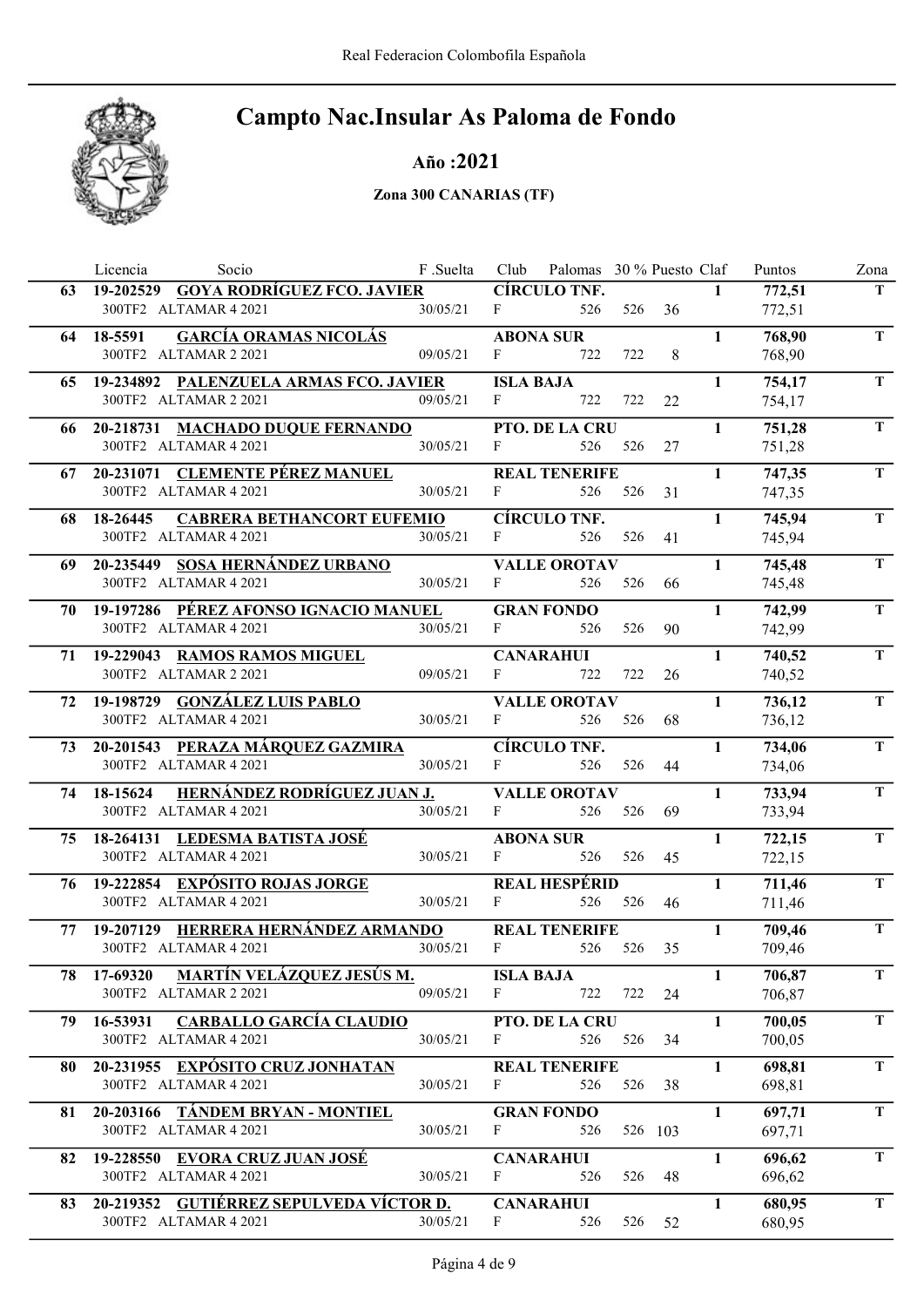

#### Año :2021

|            | Licencia<br>Socio                                                | F .Suelta |                  | Club Palomas 30 % Puesto Claf |     |         |              | Puntos           | Zona        |
|------------|------------------------------------------------------------------|-----------|------------------|-------------------------------|-----|---------|--------------|------------------|-------------|
|            | <b>VELÁZQUEZ BARRERA BERNARDO</b><br>84 17-69407                 |           | <b>ISLA BAJA</b> |                               |     |         | $\mathbf{1}$ | 678,27           | T.          |
|            | 300TF2 ALTAMAR 2 2021                                            | 09/05/21  | F                | 722                           |     | 722 25  |              | 678,27           |             |
|            | 85 20-204016 RODRÍGUEZ PAVÓN JOSÉ JUAN                           |           |                  | <b>GRAN FONDO</b>             |     |         | $\mathbf{1}$ | 676,01           | $\mathbf T$ |
|            | 300TF2 ALTAMAR 4 2021                                            | 30/05/21  | $\mathbf{F}$     | 526                           | 526 | 43      |              | 676,01           |             |
|            | 86 19-234562 HERNÁNDEZ GONZÁLEZ DANIEL F                         |           | <b>ISLA BAJA</b> |                               |     |         | $\mathbf{1}$ | 675,97           | T.          |
|            | 300TF2 ALTAMAR 4 2021                                            | 30/05/21  | F                | 526                           | 526 | 63      |              | 675,97           |             |
|            | 87 19-233955 GONZALEZ RODRÍGUEZ CLAUDIO N                        |           | <b>ISLA BAJA</b> |                               |     |         | $\mathbf{1}$ | 670,28           | T           |
|            | 300TF2 ALTAMAR 4 2021                                            | 30/05/21  | $\mathbf{F}$     | 526                           | 526 | 67      |              | 670,28           |             |
| 88         | 18-25162<br>PADILLA DELGADO NAYRA                                |           |                  | <b>CÍRCULO TNF.</b>           |     |         | $\mathbf{1}$ | 662,45           | T.          |
|            | 300TF2 ALTAMAR 4 2021                                            | 30/05/21  | F                | 526                           | 526 | 54      |              | 662,45           |             |
| 89         | 19-205011 RODRÍGUEZ ZARZA PEDRO JOSÉ                             |           |                  | PTO. DE LA CRU                |     |         | $\mathbf{1}$ | 657,94           | T           |
|            | 300TF2 ALTAMAR 4 2021                                            | 30/05/21  | $F \sim 1$       | 526                           | 526 | 39      |              | 657,94           |             |
| 90         | 20-217011 PERERA MOLINA CRISTÓBAL                                |           |                  | PTO. DE LA CRU                |     |         | $\mathbf{1}$ | 649,47           | T.          |
|            | 300TF2 ALTAMAR 4 2021                                            | 30/05/21  | F                | 526                           | 526 | 42      |              | 649,47           |             |
| 91         | <b>GÓMEZ BAUTE VICTOR D.</b><br>15-96934                         |           |                  | <b>GRAN FONDO</b>             |     |         | $\mathbf{1}$ | 636,29           | $\mathbf T$ |
|            | 300TF2 ALTAMAR 4 2021                                            | 30/05/21  | F                | 526                           |     | 526 114 |              | 636,29           |             |
| 92         | QUESADA LÓPEZ ÓSCAR<br>17-58307                                  |           |                  | <b>REAL TENERIFE</b>          |     |         | $\mathbf{1}$ | 629,80           | $\mathbf T$ |
|            | 300TF2 ALTAMAR 4 2021                                            | 30/05/21  | F                | 526                           | 526 | 51      |              | 629,80           |             |
| 93.        | 20-199840 RAMOS CARTAYA CIRIACO                                  |           |                  | <b>CÍRCULO TNF.</b>           |     |         | $\mathbf{1}$ | 629,48           | $\mathbf T$ |
|            | 300TF2 ALTAMAR 2 2021                                            | 09/05/21  | $F \sim 1$       | 722                           | 722 | 27      |              | 629,48           |             |
|            | RAMOS HERNÁNDEZ JONAS R.<br>94 17-71798                          |           | <b>ISLA BAJA</b> |                               |     |         | $\mathbf{1}$ |                  | T.          |
|            | 300TF2 ALTAMAR 4 2021                                            | 30/05/21  | F                | 526                           | 526 | 77      |              | 629,32<br>629,32 |             |
|            |                                                                  |           |                  |                               |     |         |              |                  | T.          |
| 95         | <b>GONZÁLEZ LUIS PABLO</b><br>18-15681<br>300TF2 ALTAMAR 4 2021  | 30/05/21  | F                | <b>VALLE OROTAV</b><br>526    |     | 526 101 | $\mathbf{1}$ | 626,52<br>626,52 |             |
|            |                                                                  |           |                  |                               |     |         |              |                  |             |
|            | 96 20-218418 GARCÍA BRITO DAVID<br>300TF2 ALTAMAR 4 2021         | 30/05/21  | F                | PTO. DE LA CRU<br>526         | 526 | 47      | $\mathbf{1}$ | 617,40<br>617,40 | T           |
|            |                                                                  |           |                  |                               |     |         |              |                  |             |
|            | 97 19-226668 PEÑA MELIÁN FERNANDO<br>300TF2 ALTAMAR 4 2021       | 30/05/21  | F                | <b>CÍRCULO TNF.</b><br>526    | 526 | 55      | $\mathbf{1}$ | 613,39           | T.          |
|            |                                                                  |           |                  |                               |     |         |              | 613,39           |             |
| 98         | <b>TRUJILLO BÁEZ JULIÁN</b><br>18-15510<br>300TF2 ALTAMAR 4 2021 | 30/05/21  | F                | <b>VALLE OROTAV</b><br>526    |     | 526 107 | $\mathbf{1}$ | 606,87           | $\mathbf T$ |
|            |                                                                  |           |                  |                               |     |         |              | 606,87           |             |
| 99.        | 20-218785 PERERA MOLINA CRISTÓBAL                                |           |                  | <b>PTO. DE LA CRU</b>         |     |         | $\mathbf{1}$ | 606,15           | T.          |
|            | 300TF2 ALTAMAR 4 2021                                            | 30/05/21  | F                | 526                           | 526 | 49      |              | 606,15           |             |
| <b>100</b> | 19-234070 HERNÁNDEZ HERNÁNDEZ MOISÉS                             |           | <b>ISLA BAJA</b> |                               |     |         | $\mathbf{1}$ | 604,06           | T           |
|            | 300TF2 ALTAMAR 4 2021                                            | 30/05/21  | F                | 526                           | 526 | 85      |              | 604,06           |             |
| 101        | 19-208199 SANTIAGO SIERRA MANUEL E.                              |           |                  | <b>REAL TENERIFE</b>          |     |         | $\mathbf{1}$ | 592,83           | T           |
|            | 300TF2 ALTAMAR 2 2021                                            | 09/05/21  | F                | 722                           | 722 | 29      |              | 592,83           |             |
| 102        | 19-237546 CABRERA GONZÁLEZ DANIEL                                |           |                  | <b>ALAS DEL NORT</b>          |     |         | $\mathbf{1}$ | 576,52           | T.          |
|            | 300TF2 ALTAMAR 4 2021                                            | 30/05/21  | F                | 526                           | 526 | 53      |              | 576,52           |             |
| 103        | 19-225882 RODRÍGUEZ GONZÁLEZ JOSÉ A.                             |           |                  | <b>REAL HESPÉRID</b>          |     |         | 1            | 574,56           | T.          |
|            | 300TF2 ALTAMAR 4 2021                                            | 30/05/21  | F                | 526                           | 526 | 64      |              | 574,56           |             |
| 104        | 20-206713 ESTÉVEZ DÍAZ PEDRO                                     |           |                  | <b>M. AGUERE</b>              |     |         | $\mathbf{1}$ | 567,79           | T.          |
|            | 300TF2 ALTAMAR 2 2021                                            | 09/05/21  | F                | 722                           | 722 | 28      |              | 567,79           |             |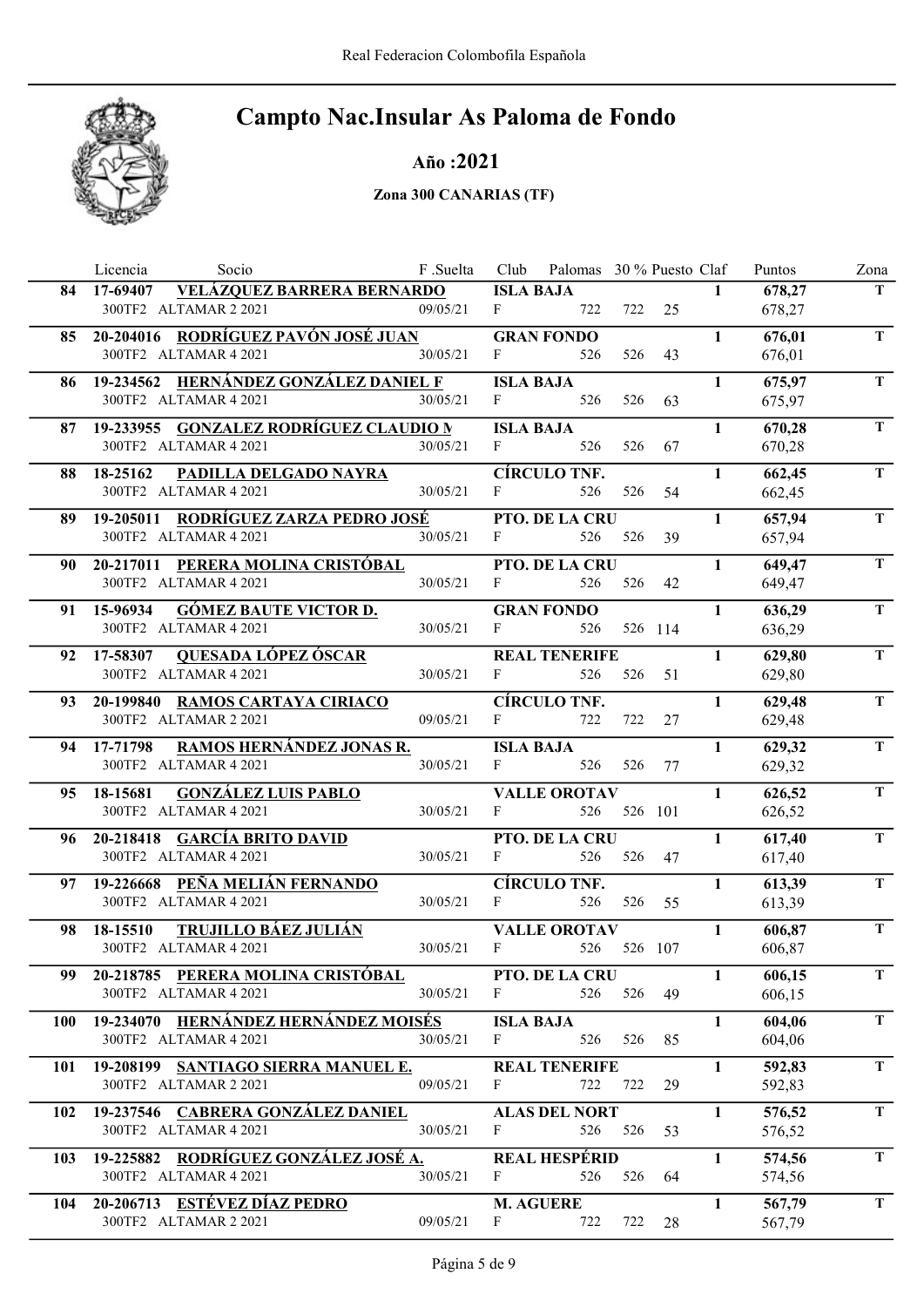

#### Año :2021

|            | Licencia<br>Socio                                            | F .Suelta |                  | Club Palomas 30 % Puesto Claf |            |        |              | Puntos           | Zona        |
|------------|--------------------------------------------------------------|-----------|------------------|-------------------------------|------------|--------|--------------|------------------|-------------|
|            | 105 19-229684 MEDINA MARTÍN ANGÉLICA                         |           |                  | <b>CANARAHUI</b>              |            |        | $\mathbf{1}$ | 555,90           | T.          |
|            | 300TF2 ALTAMAR 4 2021                                        | 30/05/21  | F                | 526                           |            | 526 72 |              | 555,90           |             |
| 106        | 19-283711 FERNÁNDEZ GONZÁLEZ MATEO                           |           |                  | <b>REAL HESPÉRID</b>          |            |        | $\mathbf{1}$ | 544,44           | $\mathbf T$ |
|            | 300TF2 ALTAMAR 4 2021                                        | 30/05/21  | $\mathbf{F}$     | 526                           | 526        | 73     |              | 544,44           |             |
| 107        | 19-206440 CALZADILLA LORENZO ANTONIO                         |           |                  | PTO. DE LA CRU                |            |        | $\mathbf{1}$ | 539,16           | T.          |
|            | 300TF2 ALTAMAR 2 2021                                        | 09/05/21  | F                | 722                           | 722        | 31     |              | 539,16           |             |
|            | 108 19-224189 CASTILLO DE LA ROSA JUAN J.                    |           |                  | <b>REAL HESPÉRID</b>          |            |        | $\mathbf{1}$ | 537,58           | T           |
|            | 300TF2 ALTAMAR 4 2021                                        | 30/05/21  | F                | 526                           | 526        | 74     |              | 537,58           |             |
| 109        | 19-235520 MARTÍN ACEVEDO FCO. ENRIQUE                        |           | <b>ISLA BAJA</b> |                               |            |        | $\mathbf{1}$ | 536,81           | T.          |
|            | 300TF2 ALTAMAR 4 2021                                        | 30/05/21  | $\mathbf{F}$     | 526                           | 526 111    |        |              | 536,81           |             |
|            |                                                              |           |                  |                               |            |        |              |                  | T           |
| <b>110</b> | <b>MESA DÍAZ ANTONIO</b><br>18-9183<br>300TF2 ALTAMAR 4 2021 | 30/05/21  | F                | PTO. DE LA CRU<br>526         | 526        | 57     | $\mathbf{1}$ | 532,20<br>532,20 |             |
|            |                                                              |           |                  |                               |            |        |              |                  |             |
|            | 111 20-200396 DE FUENTES BARRERA CARLOS                      |           |                  | <b>CÍRCULO TNF.</b>           |            |        | $\mathbf{1}$ | 529,83           | T           |
|            | 300TF2 ALTAMAR 4 2021                                        | 30/05/21  | $F = 1$          | 526                           | 526        | 82     |              | 529,83           |             |
| 112        | 20-206455 ACOSTA JORGE LAURA                                 |           |                  | <b>M. AGUERE</b>              |            |        | $\mathbf{1}$ | 524,60           | $\mathbf T$ |
|            | 300TF2 ALTAMAR 4 2021                                        | 30/05/21  | F                | 526                           | 526        | 81     |              | 524,60           |             |
| 113        | 20-217787 GARCÍA HERNÁNDEZ CRISTIAN                          |           |                  | PTO. DE LA CRU                |            |        | $\mathbf{1}$ | 524,12           | $\mathbf T$ |
|            | 300TF2 ALTAMAR 4 2021                                        | 30/05/21  | F                | 526                           | 526        | 58     |              | 524,12           |             |
| 114        | 20-231197 RODRÍGUEZ DELGADO ANTONIO                          |           |                  | <b>REAL TENERIFE</b>          |            |        | $\mathbf{1}$ | 522,98           | T.          |
|            | 300TF2 ALTAMAR 4 2021                                        | 30/05/21  | $\mathbf{F}$     | 526                           | 526        | 71     |              | 522,98           |             |
| 115        | 20-206260 PÉREZ LUIS JUAN RAMÓN                              |           |                  | <b>M. AGUERE</b>              |            |        | $\mathbf{1}$ | 514,68           | T           |
|            | 300TF2 ALTAMAR 4 2021                                        | 30/05/21  | $F -$            | 526                           | 526        | 84     |              | 514,68           |             |
|            | 116 19-203366 GOYA RODRÍGUEZ FCO. JAVIER                     |           |                  | <b>CÍRCULO TNF.</b>           |            |        | $\mathbf{1}$ | 512,53           | T.          |
|            | 300TF2 ALTAMAR 4 2021                                        | 30/05/21  | F                | 526                           | 526        | 87     |              | 512,53           |             |
|            |                                                              |           |                  |                               |            |        | $\mathbf{1}$ |                  | T           |
| 117        | 20-217385 PALOMARES GONZÁLEZ JAVIER<br>300TF2 ALTAMAR 4 2021 | 30/05/21  | $\mathbf{F}$     | PTO. DE LA CRU<br>526         | 526        | 61     |              | 511,22<br>511,22 |             |
|            |                                                              |           |                  |                               |            |        |              |                  |             |
| 118        | 20-218727 MACHADO DUQUE FERNANDO                             |           |                  | PTO. DE LA CRU                |            |        | $\mathbf{1}$ | 509,37           | T.          |
|            | 300TF2 ALTAMAR 4 2021                                        | 30/05/21  | F                | 526                           | 526        | 62     |              | 509,37           |             |
| 119        | 18-35624 EXPÓSITO ROJAS JORGE                                |           |                  | <b>REAL HESPÉRID</b>          |            |        | $\mathbf{1}$ | 504,01           | $\mathbf T$ |
|            | 300TF2 ALTAMAR 4 2021                                        | 30/05/21  | $\mathbf{F}$     | 526                           | 526        | 92     |              | 504,01           |             |
| <b>120</b> | 19-223014 MEDINA LEON MIGUEL JOSÉ                            |           |                  | REAL HESPÉRID                 |            |        | $\mathbf{1}$ | 503,84           | T.          |
|            | 300TF2 ALTAMAR 4 2021                                        | 30/05/21  | F                |                               | 526 526 91 |        |              | 503,84           |             |
| 121        | 20-300805 GARCÍA DÍAZ JOSÉ                                   |           |                  | <b>CULTURAL CHI</b>           |            |        | $\mathbf{1}$ | 499,30           | T           |
|            | 300TF2 ALTAMAR 4 2021                                        | 30/05/21  | $\mathbf{F}$     | 526                           | 526        | 95     |              | 499,30           |             |
| 122        | 19-208377 BALAZS ANDRA'S                                     |           |                  | <b>REAL TENERIFE</b>          |            |        | $\mathbf{1}$ | 499,24           | T.          |
|            | 300TF2 ALTAMAR 4 2021                                        | 30/05/21  | $\mathbf{F}$     | 526                           | 526        | 75     |              | 499,24           |             |
| 123        | 19-215725 ACOSTA JORGE LAURA                                 |           |                  | <b>M. AGUERE</b>              |            |        | $\mathbf{1}$ | 491,09           | T.          |
|            | 300TF2 ALTAMAR 4 2021                                        | 30/05/21  | F                | 526                           | 526        | 96     |              | 491,09           |             |
|            |                                                              |           |                  |                               |            |        |              |                  | T.          |
| 124        | 18-38643 MARICHAL AGUIAR DOMINGO<br>300TF2 ALTAMAR 4 2021    | 30/05/21  | F                | <b>REAL HESPÉRID</b><br>526   | 526        | 98     | $\mathbf{1}$ | 491,00<br>491,00 |             |
|            |                                                              |           |                  |                               |            |        |              |                  |             |
| 125        | 19-215470 CAIRÓS HERNÁNDEZ JOSÉ A.                           |           |                  | <b>M. AGUERE</b>              |            |        | $\mathbf{1}$ | 490,29           | T.          |
|            | 300TF2 ALTAMAR 4 2021                                        | 30/05/21  | F                | 526                           | 526        | 97     |              | 490,29           |             |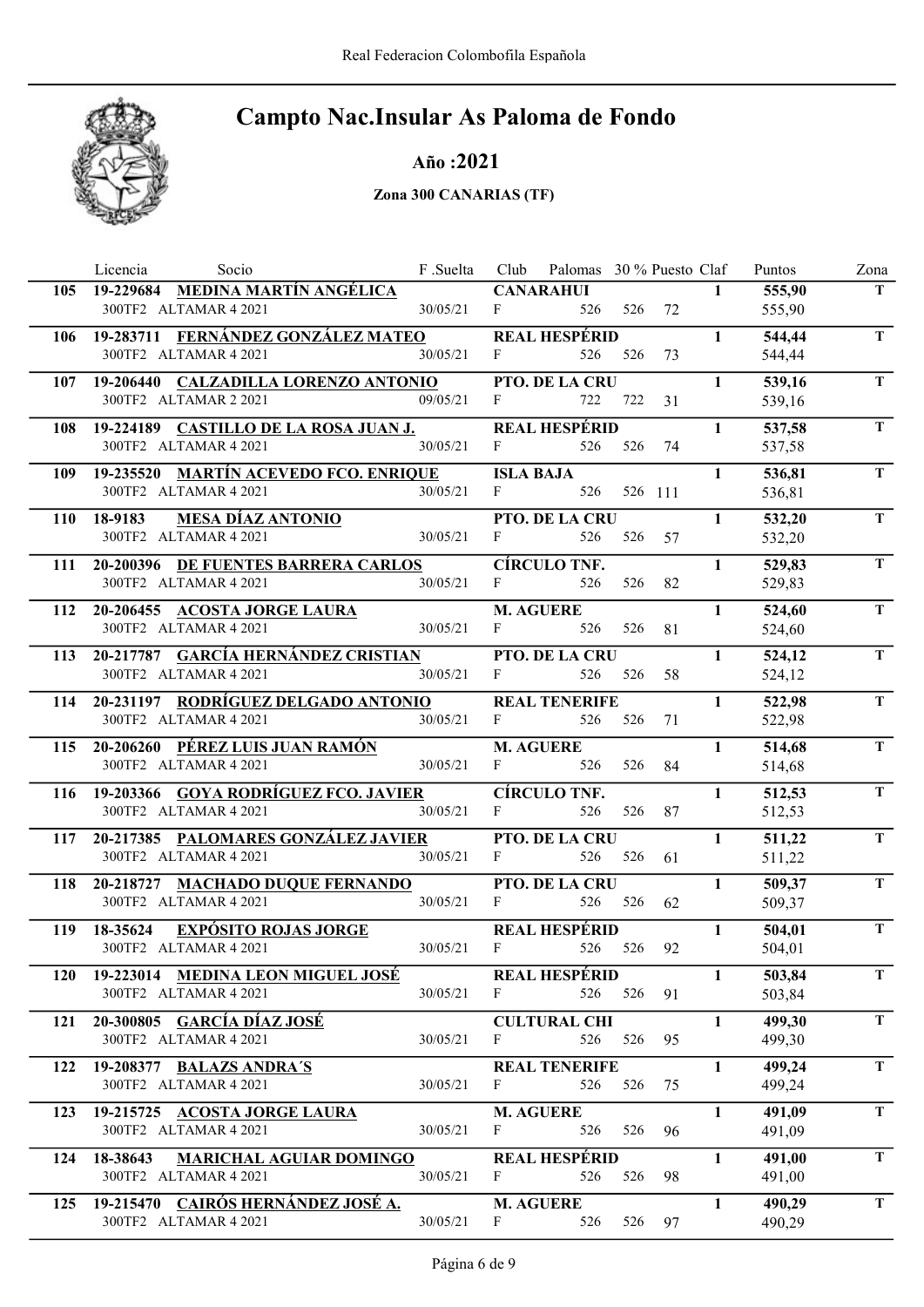

#### Año :2021

|            | Licencia<br>Socio                                               | F .Suelta | Club             | Palomas 30 % Puesto Claf |             |         |              | Puntos           | Zona        |
|------------|-----------------------------------------------------------------|-----------|------------------|--------------------------|-------------|---------|--------------|------------------|-------------|
| 126        | CAMARA MARCINKOWSKI CARLO<br>18-11602                           |           |                  | PTO. DE LA CRU           |             |         | $\mathbf{1}$ | 489,43           | T.          |
|            | 300TF2 ALTAMAR 4 2021                                           | 30/05/21  | F                | 526                      | 526         | 70      |              | 489,43           |             |
|            | HERRERA HERNÁNDEZ ARMANDO<br>127 18-2279                        |           |                  | <b>REAL TENERIFE</b>     |             |         | $\mathbf{1}$ | 487,07           | $\mathbf T$ |
|            | 300TF2 ALTAMAR 4 2021                                           | 30/05/21  | F                | 526                      | 526         | 83      |              | 487,07           |             |
| 128        | 19-202472 CABRERA BETHANCORT EUFEMIO                            |           |                  | <b>CÍRCULO TNF.</b>      |             |         | $\mathbf{1}$ | 478,62           | T.          |
|            | 300TF2 ALTAMAR 4 2021                                           | 30/05/21  | F                | 526                      |             | 526 104 |              | 478,62           |             |
| 129        | 19-208499 MARTÍN HERNÁNDEZ JOSÉ                                 |           |                  | <b>REAL TENERIFE</b>     |             |         | $\mathbf{1}$ | 477,03           | T.          |
|            | 300TF2 ALTAMAR 4 2021                                           | 30/05/21  | F                | 526                      | 526         | 86      |              | 477,03           |             |
| <b>130</b> | 17-58290<br><b>QUESADA LÓPEZ ÓSCAR</b>                          |           |                  | <b>REAL TENERIFE</b>     |             |         | $\mathbf{1}$ | 473,00           | T.          |
|            | 300TF2 ALTAMAR 4 2021                                           | 30/05/21  | F                | 526                      | 526         | 89      |              | 473,00           |             |
|            | 19-224170 MENDOZA PEÑA JOSÉ JAVIER                              |           |                  | <b>REAL HESPÉRID</b>     |             |         | $\mathbf{1}$ | 470,86           | T.          |
| 131        | 300TF2 ALTAMAR 4 2021                                           | 30/05/21  | $F \sim 1$       | 526                      | 526 105     |         |              | 470,86           |             |
|            |                                                                 |           |                  |                          |             |         |              |                  |             |
| 132        | PALOMARES HERNÁNDEZ RICARD<br>18-10945<br>300TF2 ALTAMAR 4 2021 | 30/05/21  | F                | PTO. DE LA CRU<br>526    | 526         | 76      | $\mathbf{1}$ | 466,97           | T           |
|            |                                                                 |           |                  |                          |             |         |              | 466,97           |             |
| 133        | 19-207772 MARTÍN GARCÍA JOSÉ M.                                 |           |                  | <b>REAL TENERIFE</b>     |             |         | $\mathbf{1}$ | 462,86           | T           |
|            | 300TF2 ALTAMAR 4 2021                                           | 30/05/21  | $\mathbf{F}$     | 526                      | 526         | 93      |              | 462,86           |             |
| 134        | 19-216905 PALMERO AFONSO JUAN DAVID                             |           |                  | <b>M. AGUERE</b>         |             |         | $\mathbf{1}$ | 458,93           | $\mathbf T$ |
|            | 300TF2 ALTAMAR 4 2021                                           | 30/05/21  | $F -$            | 526                      |             | 526 110 |              | 458,93           |             |
|            | 135 18-4029<br><b>VEGA IZQUIERDO DIEGO</b>                      |           |                  | <b>REAL TENERIFE</b>     |             |         | $\mathbf{1}$ | 449,39           | T.          |
|            | 300TF2 ALTAMAR 4 2021                                           | 30/05/21  | $\mathbf{F}$     | 526                      | 526         | 99      |              | 449,39           |             |
|            | 136 18-14473 PERERA CASAÑAS JUAN I.                             |           |                  | <b>INSP. DAUTE</b>       |             |         | $\mathbf{1}$ | 444,74           | T.          |
|            | 300TF2 ALTAMAR 2 2021                                           | 09/05/21  | F                | 722                      | 722         | 32      |              | 444,74           |             |
| 137        | PÉREZ PÉREZ JAVIER<br>16-53274                                  |           |                  | PTO. DE LA CRU           |             |         | $\mathbf{1}$ | 443,43           | $\mathbf T$ |
|            | 300TF2 ALTAMAR 4 2021                                           | 30/05/21  | F                | 526                      | 526         | 88      |              | 443,43           |             |
|            | 138 18-11081<br>ÁLVAREZ MORALES JOSÉ J.                         |           |                  | PTO. DE LA CRU           |             |         | $\mathbf{1}$ | 442,13           | T.          |
|            | 300TF2 ALTAMAR 2 2021                                           | 09/05/21  | F                | 722                      | 722         | 33      |              | 442,13           |             |
| 139        | 19-226406 ALONSO RODRÍGUEZ SIMEI                                |           |                  | <b>M. AGUERE</b>         |             |         | $\mathbf{1}$ | 441,56           | T.          |
|            | 300TF2 ALTAMAR 4 2021                                           | 30/05/21  | F                | 526                      | 526 112     |         |              | 441,56           |             |
|            |                                                                 |           |                  |                          |             |         | $\mathbf{1}$ |                  | $\mathbf T$ |
| 140        | 18-7913<br>PAZ OVAL JOSÉ LUIS<br>300TF2 ALTAMAR 2 2021          | 09/05/21  | $\mathbf{F}$     | <b>ABONA SUR</b><br>722  | 722         | 30      |              | 440,98<br>440,98 |             |
|            |                                                                 |           |                  |                          |             |         |              |                  |             |
|            | 141 20-231951 EXPÓSITO CRUZ JONHATAN<br>300TF2 ALTAMAR 4 2021   | 30/05/21  | $\mathbf{F}$     | <b>REAL TENERIFE</b>     | 526 526 106 |         | $\mathbf{1}$ | 435,31<br>435,31 | T.          |
|            |                                                                 |           |                  |                          |             |         |              |                  |             |
| 142        | 19-209365 DELGADO NUÑEZ ASENSIO                                 |           |                  | <b>REAL TENERIFE</b>     |             |         | $\mathbf{1}$ | 432,73           | T           |
|            | 300TF2 ALTAMAR 4 2021                                           | 30/05/21  | F                | 526                      |             | 526 109 |              | 432,73           |             |
| 143        | 18-48281<br><b>RAMOS REGALADO ENRIQUE</b>                       |           | <b>ISLA BAJA</b> |                          |             |         | $\mathbf{1}$ | 428,15           | T.          |
|            | 300TF2 ALTAMAR 2 2021                                           | 09/05/21  | $\mathbf{F}$     | 722                      |             | 722 35  |              | 428,15           |             |
| 144        | 19-203307 RODRÍGUEZ PÉREZ PEDRO                                 |           |                  | <b>CÍRCULO TNF.</b>      |             |         | $\mathbf{1}$ | 420,46           | T.          |
|            | 300TF2 ALTAMAR 4 2021                                           | 30/05/21  | F                | 526                      | 526 118     |         |              | 420,46           |             |
| 145        | 18-42105 HERNÁNDEZ GONZÁLEZ ZAIDA C.                            |           |                  | <b>ALAS DEL NORT</b>     |             |         | $\mathbf{1}$ | 414,72           | T.          |
|            | 300TF2 ALTAMAR 4 2021                                           | 30/05/21  | F                | 526                      | 526 102     |         |              | 414,72           |             |
| 146        | 20-201937 GOYA RODRÍGUEZ FCO. JAVIER                            |           |                  | <b>CÍRCULO TNF.</b>      |             |         | $\mathbf{1}$ | 412,55           | T.          |
|            | 300TF2 ALTAMAR 2 2021                                           | 09/05/21  | F                | 722                      |             | 722 34  |              | 412,55           |             |
|            |                                                                 |           |                  |                          |             |         |              |                  |             |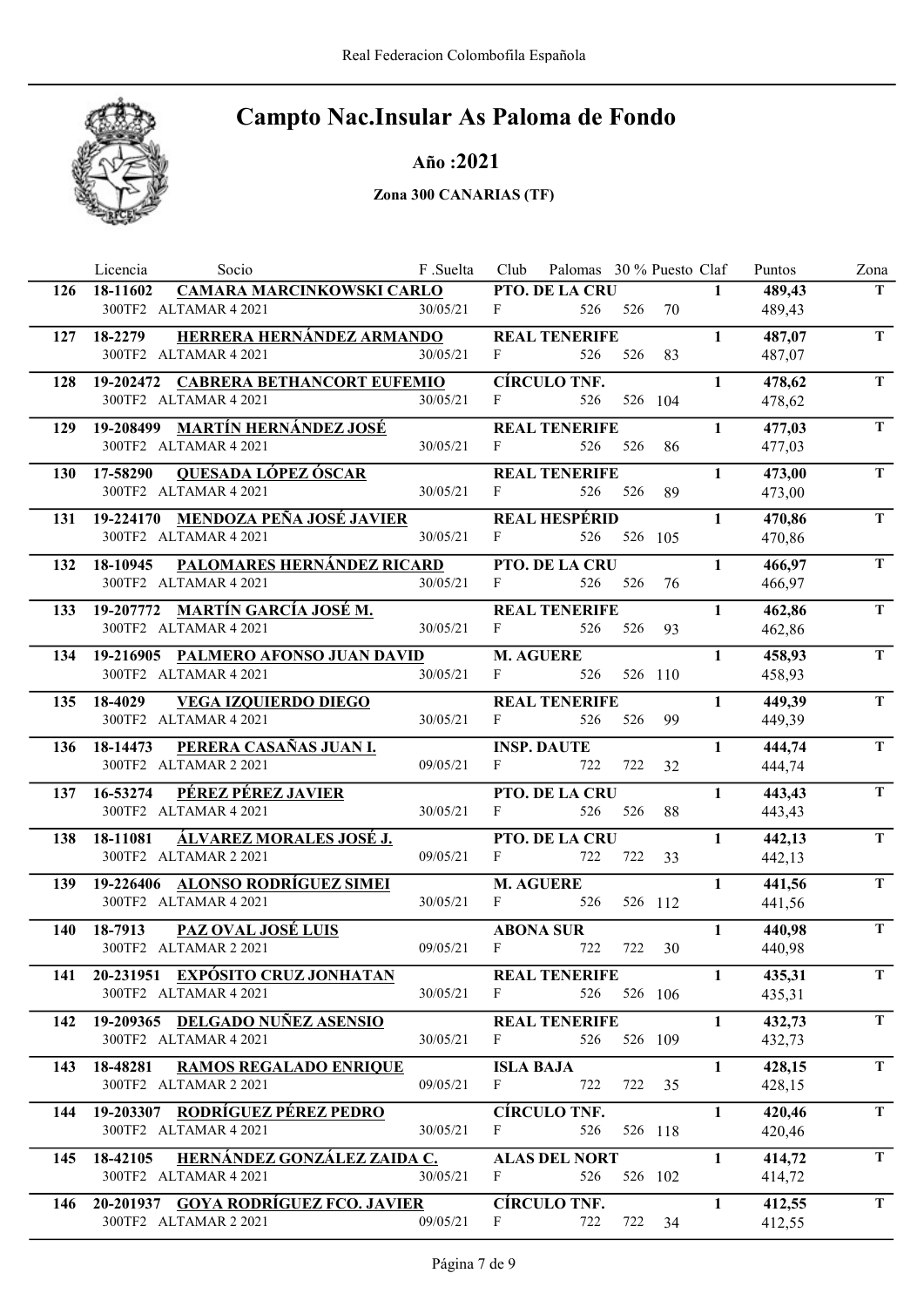

Año :2021

|     | Socio<br>Licencia                                                     | F .Suelta |                               | Club Palomas 30 % Puesto Claf |             |         |              | Puntos           | Zona        |
|-----|-----------------------------------------------------------------------|-----------|-------------------------------|-------------------------------|-------------|---------|--------------|------------------|-------------|
|     | <b>GONZÁLEZ PÉREZ PEDRO J.</b><br>147 18-24756                        |           |                               | <b>CÍRCULO TNF.</b>           |             |         | $\mathbf{1}$ | 411,81           | T           |
|     | 300TF2 ALTAMAR 2 2021                                                 | 09/05/21  | F                             | 722                           |             | 722 36  |              | 411,81           |             |
|     | <b>GONZALEZ RODRÍGUEZ CLAUDIO N</b><br>148 17-70831                   |           |                               | <b>ISLA BAJA</b>              |             |         | $\mathbf{1}$ | 410,69           | T.          |
|     | 300TF2 ALTAMAR 2 2021                                                 | 09/05/21  | $F \sim$                      | 722                           | 722         | 37      |              | 410,69           |             |
| 149 | 20-219244 MORENO GUTIÉRREZ JUAN P.                                    |           |                               | <b>CANARAHUI</b>              |             |         | $\mathbf{1}$ | 405,74           | T.          |
|     | 300TF2 ALTAMAR 4 2021                                                 | 30/05/21  | F                             | 526                           |             | 526 119 |              | 405,74           |             |
|     | 150 20-248593 HERNÁNDEZ CASTILLA JUAN C.                              |           |                               | <b>ALAS DEL NORT</b>          |             |         | $\mathbf{1}$ | 404,83           | T.          |
|     | 300TF2 ALTAMAR 4 2021                                                 | 30/05/21  | $\mathbf{F}$ and $\mathbf{F}$ | 526                           |             | 526 108 |              | 404,83           |             |
|     | 151 19-228853 MARTÍN GARCÍA JUAN SGO.                                 |           |                               | <b>CANARAHUI</b>              |             |         | $\mathbf{1}$ | 390,30           | T.          |
|     | 300TF2 ALTAMAR 4 2021                                                 | 30/05/21  | $\mathbf{F}$                  | 526                           |             | 526 120 |              | 390,30           |             |
| 152 | 19-208213 SANTIAGO SIERRA MANUEL E.                                   |           |                               | <b>REAL TENERIFE</b>          |             |         | $\mathbf{1}$ | 388,05           | T           |
|     | 300TF2 ALTAMAR 4 2021                                                 | 30/05/21  | $\mathbf{F}$ and $\mathbf{F}$ |                               | 526 526 117 |         |              | 388,05           |             |
|     |                                                                       |           |                               |                               |             |         |              |                  |             |
| 153 | 19-225639 RIVERO MELIÁN MANUEL<br>300TF2 ALTAMAR 4 2021               | 30/05/21  | F                             | <b>REAL HESPÉRID</b><br>526   |             | 526 121 | $\mathbf{1}$ | 386,55<br>386,55 | T           |
|     |                                                                       |           |                               |                               |             |         |              |                  |             |
| 154 | 19-232587 HERNÁNDEZ GONZÁLEZ ZAIDA C.                                 |           |                               | <b>ALAS DEL NORT</b>          |             |         | $\mathbf{1}$ | 378,05           | $\mathbf T$ |
|     | 300TF2 ALTAMAR 4 2021                                                 | 30/05/21  | $F \sim$                      | 526                           |             | 526 113 |              | 378,05           |             |
|     | 155 19-217748 ARENCIBIA MENDOZA J. JOSUÉ                              |           |                               | <b>M. AGUERE</b>              |             |         | $\mathbf{1}$ | 377,70           | T.          |
|     | 300TF2 ALTAMAR 4 2021                                                 | 30/05/21  | $F \sim 1$                    | 526                           |             | 526 122 |              | 377,70           |             |
|     | 156 19-205707 <u>ALVAREZ MORALES JOSÉ J.</u>                          |           |                               | PTO. DE LA CRU                |             |         | $\mathbf{1}$ | 370,66           | T           |
|     | 300TF2 ALTAMAR 4 2021                                                 | 30/05/21  | $F \sim 1$                    | 526                           |             | 526 115 |              | 370,66           |             |
|     | 157 19-204655 PALOMARES GONZÁLEZ JAVIER                               |           |                               | <b>PTO. DE LA CRU</b>         |             |         | $\mathbf{1}$ | 363,60           | T           |
|     | 300TF2 ALTAMAR 4 2021                                                 | 30/05/21  | $F \sim 1$                    | 526                           |             | 526 116 |              | 363,60           |             |
| 158 | 19-201708 DE FUENTES BARRERA FERNANDO                                 |           |                               | <b>CÍRCULO TNF.</b>           |             |         | $\mathbf{1}$ | 358,09           | T.          |
|     | 300TF2 ALTAMAR 4 2021                                                 | 30/05/21  | F                             | 526                           |             | 526 124 |              | 358,09           |             |
|     | 159 19-202053 AFONSO AFONSO ÁNGEL                                     |           |                               | <b>CÍRCULO TNF.</b>           |             |         | $\mathbf{1}$ | 338,33           | T           |
|     | 300TF2 ALTAMAR 4 2021                                                 | 30/05/21  | $F$ and $F$                   | 526                           |             | 526 130 |              | 338,33           |             |
|     | 160 19-208635 DELGADO NUÑEZ ASENSIO                                   |           |                               | <b>REAL TENERIFE</b>          |             |         | $\mathbf{1}$ | 319,58           | T           |
|     | 300TF2 ALTAMAR 4 2021                                                 | 30/05/21  | F                             | 526                           |             | 526 126 |              | 319,58           |             |
|     | 161 19-200897 MORALES ÁLVAREZ DAN MISAEL                              |           |                               | <b>CANARAHUI</b>              |             |         | $\mathbf{1}$ | 317,05           | $\mathbf T$ |
|     | 300TF2 ALTAMAR 4 2021                                                 | 30/05/21  | $\mathbf{F}$                  | 526                           |             | 526 131 |              | 317,05           |             |
|     |                                                                       |           |                               |                               |             |         | $\mathbf{1}$ |                  | T.          |
|     | 162 20-217906 BELLO GONZÁLEZ EMILIO<br>300TF2 ALTAMAR 4 2021          | 30/05/21  | $\mathbf{F}$                  | PTO. DE LA CRU                | 526 526 123 |         |              | 311,16<br>311,16 |             |
|     |                                                                       |           |                               |                               |             |         |              |                  |             |
| 163 | <b>CAMARA MARCINKOWSKI CARLO</b><br>18-11651<br>300TF2 ALTAMAR 4 2021 | 30/05/21  | F                             | <b>PTO. DE LA CRU</b><br>526  |             | 526 125 | $\mathbf{1}$ | 307,29           | T           |
|     |                                                                       |           |                               |                               |             |         |              | 307,29           |             |
| 164 | 20-194671 PEÑA MELIÁN ANTONIO RAMÓN                                   |           |                               | <b>REAL HESPÉRID</b>          |             |         | $\mathbf{1}$ | 293,62           | T           |
|     | 300TF2 ALTAMAR 4 2021                                                 | 30/05/21  | F                             | 526                           |             | 526 132 |              | 293,62           |             |
| 165 | 18-11296<br>ÁLVAREZ MORALES JOSÉ J.                                   |           |                               | PTO. DE LA CRU                |             |         | $\mathbf{1}$ | 292,71           | T.          |
|     | 300TF2 ALTAMAR 4 2021                                                 | 30/05/21  | F                             | 526                           |             | 526 127 |              | 292,71           |             |
| 166 | 18-11653 CAMARA MARCINKOWSKI CARLO                                    |           |                               | PTO. DE LA CRU                |             |         | $\mathbf{1}$ | 292,06           | T           |
|     | 300TF2 ALTAMAR 4 2021                                                 | 30/05/21  | F                             | 526                           |             | 526 128 |              | 292,06           |             |
|     | 167 15-91209 PÉREZ PÉREZ JAVIER                                       |           |                               | <b>PTO. DE LA CRU</b>         |             |         | $\mathbf{1}$ | 291,37           | T.          |
|     | 300TF2 ALTAMAR 4 2021                                                 | 30/05/21  | F                             | 526                           |             | 526 129 |              | 291,37           |             |